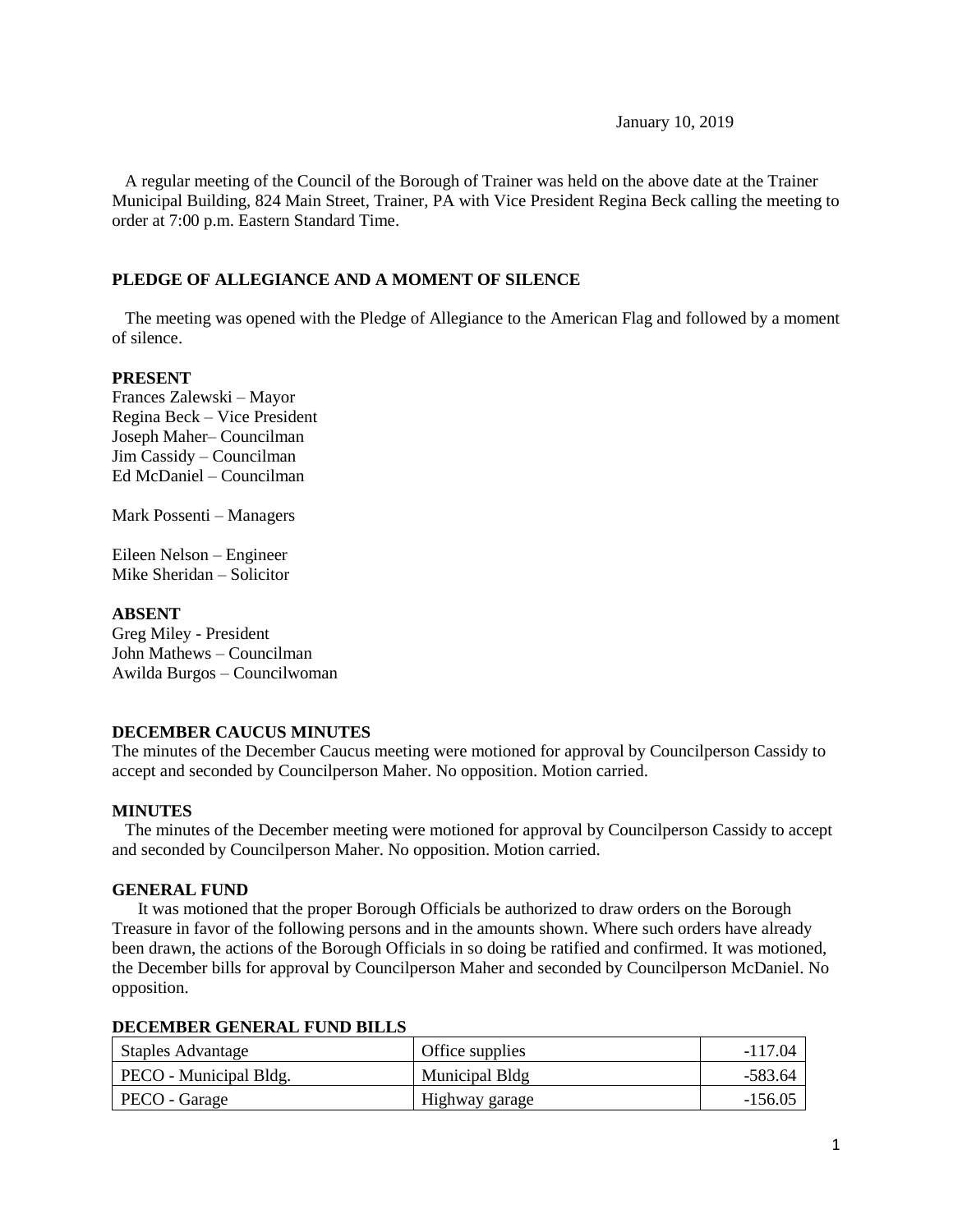| <b>PECO</b> Street Lighting                | <b>Street Lighting</b>                | $-2,022.05$  |
|--------------------------------------------|---------------------------------------|--------------|
| Sunoco - SunTrak                           | Police vehicle fuel                   | $-2,902.48$  |
| <b>Comcast Cable</b>                       | Cable services                        | $-183.30$    |
| <b>Chester Water Authority - Hydrants</b>  | Hydrants                              | $-1,195.10$  |
| A.R.D. Uniform Enterprises, Ltd.           | Police uniforms                       | $-87.50$     |
| Witmer Public Safety Group, Inc            | Police equipment                      | $-175.99$    |
| U.S. Armor                                 | Police equipment                      | $-1,009.73$  |
| Ed Kline                                   | Reimburse Uniforms                    | $-147.57$    |
| PECO-Underpass Lighting                    | Underpass lighting                    | $-32.05$     |
| Paychex Invoice                            | Dec. 7 Biweekly                       | $-148.20$    |
| <b>Aston Service Center</b>                | Police vehicles                       | $-496.78$    |
| Delaware Valley Veterinary Hospital        | Nero                                  | $-167.18$    |
| Talley's Garage & Towing                   | <b>Police Vehicles</b>                | $-175.00$    |
| Commonwealth of PA-MPOETC                  | R. Jones Firearms Qualification Cards | $-40.00$     |
| <b>B&amp;L</b> Disposal                    | Waste disposal                        | $-6,259.58$  |
| <b>Chester Water Authority - HJP</b>       | HJ Park                               | $-18.42$     |
| PECO - Park                                | HJ Park                               | $-30.82$     |
| Marilyn Maher                              | Reimburse Lunch with Santa            | $-95.07$     |
| Home Depot                                 | HJ Park winterize                     | $-41.94$     |
| <b>Express Printing</b>                    | Police field cards                    | $-120.00$    |
| James McKay                                | Reimburse uniforms                    | $-69.48$     |
| <b>MVP Sporting Goods</b>                  | <b>Highway Uniforms</b>               | $-147.00$    |
| Delaware County Solid Waste                | Nov. tipping fees                     | $-3,164.70$  |
| <b>Chester Water Authority - Municipal</b> | Municipal bldg.                       | $-53.59$     |
| Pa One Call System, Inc.                   | Monthly fax service                   | $-10.71$     |
| <b>Comcast Business</b>                    | Cable services                        | $-363.12$    |
| Kelly & Close Engineers                    | <b>Municipal Complex</b>              | $-13,241.76$ |
| United Concordia Life & Health             | <b>Dental Coverage</b>                | $-1,628.24$  |
| <b>Utility Advocate</b>                    | Energy savings                        | $-13.78$     |
| Stantec Consulting Services Inc.           | Professional services                 | $-3,281.00$  |
| Nextel                                     | November cell phones                  | $-131.80$    |
| AT&T Mobility                              | Police data reader                    | $-188.65$    |
| <b>Verizon Wireless</b>                    | Police data reader                    | $-91.24$     |
| Marcus Hook/Trainer Fire Dept.             | 2018 4th Quarter Appropriation        | $-9,250.00$  |
| J. Michael Sheridan, Esq.                  | Professional services                 | $-1,025.00$  |
| <b>United States Postal Service</b>        | Certified police mail                 | $-7.25$      |
| Donnelly, Jason                            | December 2018 cleaning allowance      | $-250.00$    |
| Jones, Richard                             | December 2018 Cleaning allowance      | $-250.00$    |
| Musso, Michael G.                          | December 2018 cleaning allowance      | $-250.00$    |
| Ostan, Richard A.                          | December 2018 cleaning allowance      | $-250.00$    |
| Priscopo, Francis W.                       | December 2018 cleaning allowance      | $-250.00$    |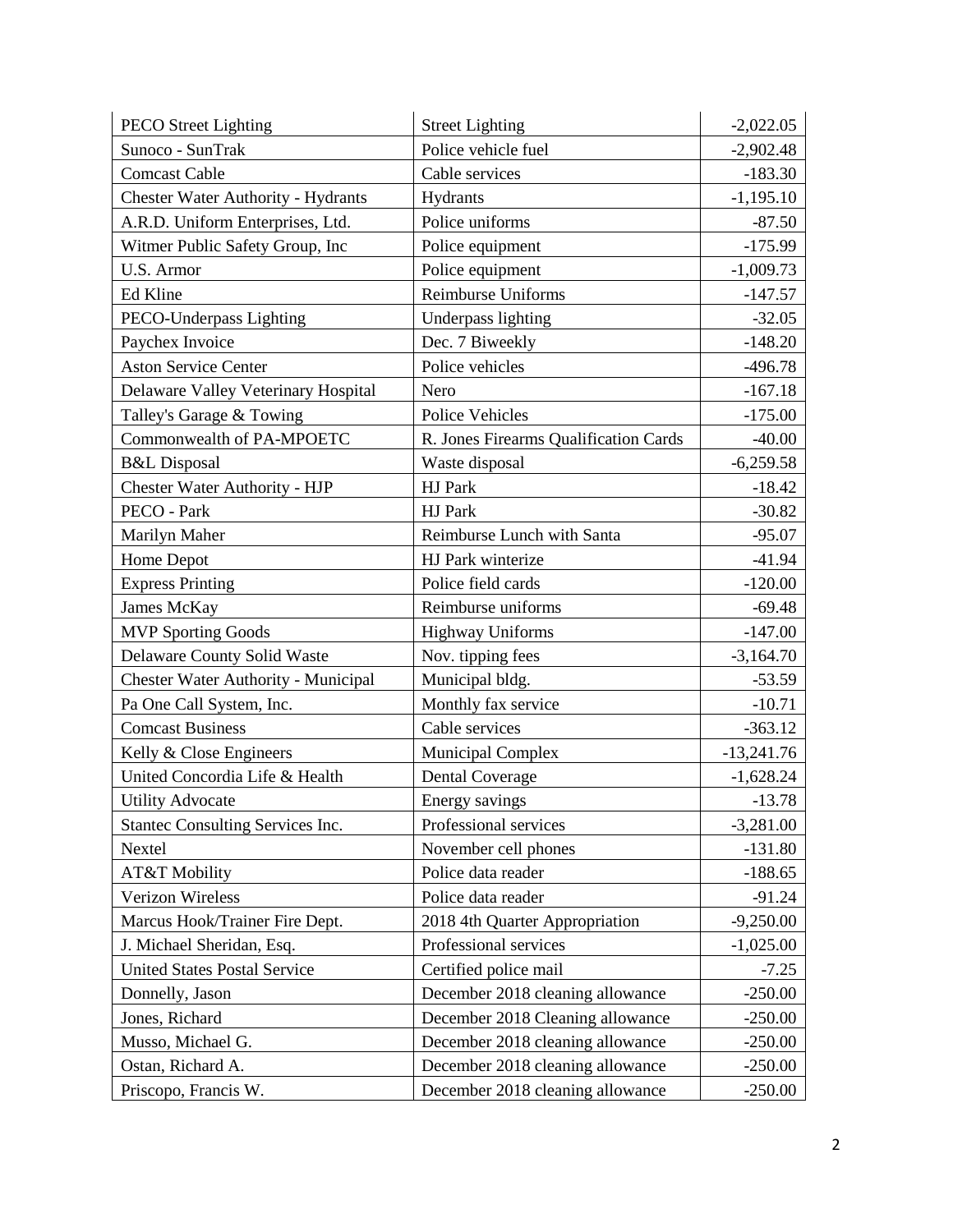| Ostan, Richard A.                    | Reimburse medical expense 2018        | $-100.00$    |
|--------------------------------------|---------------------------------------|--------------|
| Marilyn Maher                        | Reimburse Lunch with Santa            | $-18.95$     |
| Marcia Kline                         | Reimburse Santa Secret Workshop       | $-61.74$     |
| <b>Chester Water Authority - HJP</b> | <b>HJ</b> Park                        | $-36.78$     |
| Marilyn Maher                        | Reimburse Lunch with Santa            | $-89.76$     |
| Gail McKay                           | Reimburse Lunch with Santa            | $-100.00$    |
| Paychex Invoice                      | December Holiday Pay                  | $-158.95$    |
| Marcia Kline                         | Reimburse Tables rec board            | $-143.94$    |
| Marilyn Maher                        | Reimburse Generator Rec Board         | $-569.98$    |
| <b>TD Card Services</b>              | QB, Santa toys                        | $-977.19$    |
| Paychex Invoice                      | Dec. 21 Biweekly                      | $-156.75$    |
| Robin Rokicka                        | Reimburse Popcorn, Cotton candy       | $-1,045.78$  |
| #1 Car Wash Inc.                     | <b>Clean Police Vehicles December</b> | $-180.00$    |
| Red the Uniform Tailor               | Police uniforms                       | $-361.38$    |
| Galls Incorporated                   | Police uniforms                       | $-70.94$     |
| Delaware Valley Veterinary Hospital  | Contract and bill Ozzy                | $-917.18$    |
| <b>Comcast Cable</b>                 | Cable services                        | $-245.45$    |
| Marilyn Maher                        | Reimburse Christmas decor             | $-221.17$    |
| Possenti Consulting, LLC             | Services October and November         | $-4,495.00$  |
| <b>Linn Architects</b>               | Borough Bldg plans                    | $-2,500.00$  |
| <b>MVP Sporting Goods</b>            | <b>Highway Uniforms</b>               | $-50.00$     |
| Charles Higgins & Sons               | Street light maintenance              | $-307.12$    |
| <b>DCIU</b>                          | <b>Health Benefits</b>                | $-25,912.83$ |
| Gail McKay                           | Reimburse Christmas decor             | 156.43       |
| Jenn Frazier                         | Reimburse summer events               | 129.19       |

-88,558.08

# **PAYROLL ACCOUNT**

 It was motioned by Councilperson Cassidy and seconded by Councilperson Maher that Payroll for the month of December is paid. No opposition. Motion carried.

# **DECEMBER PAYROLL FOR ALL EMPLOYEES**

Total payroll for the month of December \$98,531.59.

# **LIQUID FUEL BILLS**

Liquid Fuel Bills for the month of December meeting were motioned for approval by Councilperson Maher and seconded by Councilperson Cassidy. No opposition. Motion carried.

# **DECEMBER LIQUID FUEL BILLS**

| Eastern Salt Company, Inc. | Road salt            | $-655.20$ |
|----------------------------|----------------------|-----------|
| Mauger & Co.               | Highway vehicle fuel | -468.99   |
| PECO                       | Traffic lighting     | -281.24   |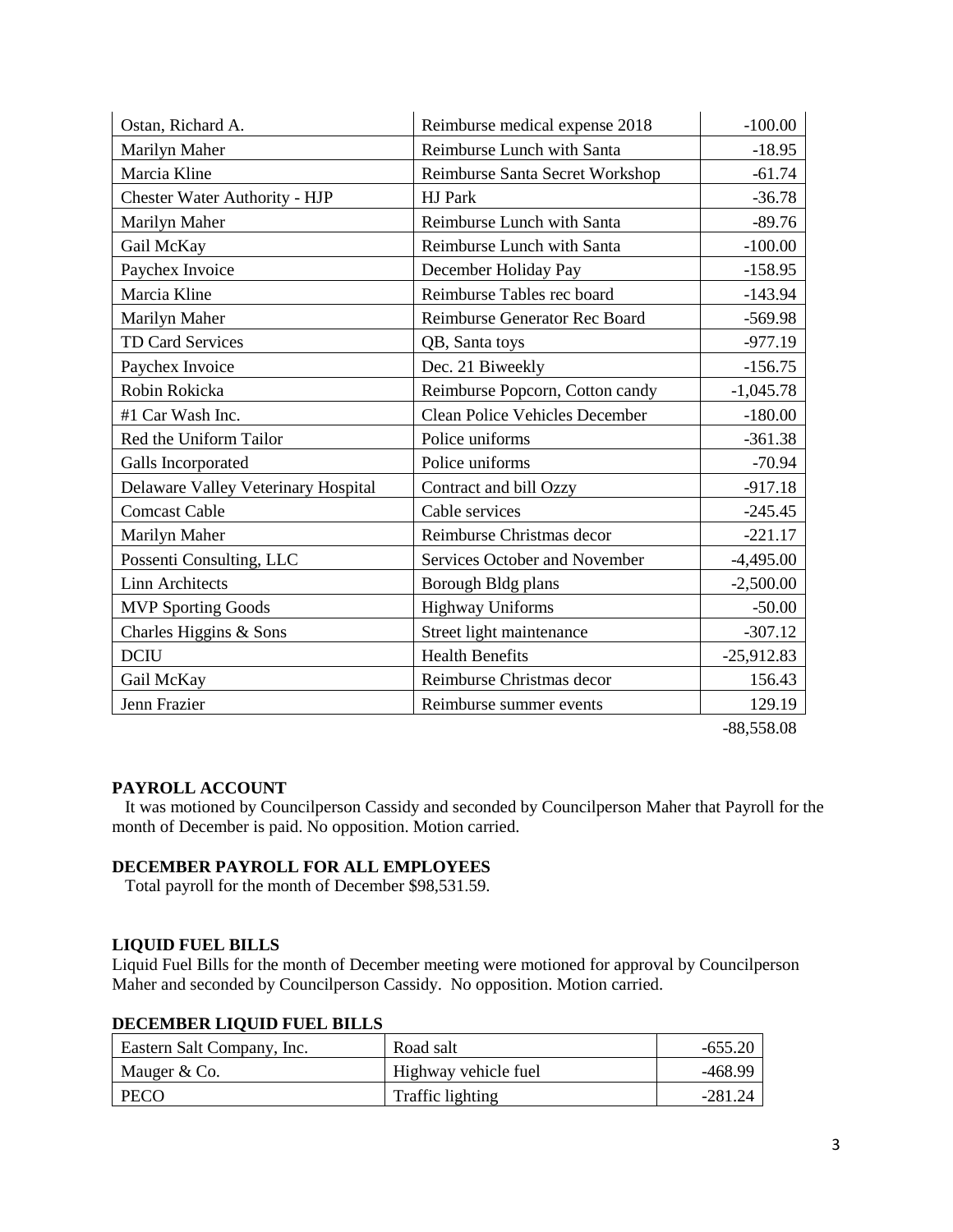# **COMMUNITY CENTER BILLS**

 Community Center Bills for the month of December meeting were motioned for approval by Councilperson Cassidy and seconded by Councilperson Maher. No opposition. Motion carried.

## **DECEMBER COMMUNITY CENTER BILLS**

| PECO electric                 | CC Electric      | $-37.96$ |
|-------------------------------|------------------|----------|
| PECO gas                      | CC Gas/electric  | -420.03  |
| Global Security Systems, Inc. | CC alarm         | -120.00  |
| Banta's Bestway Trash Removal | Dumpster removal | $-60.00$ |
|                               |                  | -637.99  |

## **PERMITS & LICENSE**

Permits for the month of December meeting were motioned for approval by Councilperson Cassidy and seconded by Councilperson Maher. No opposition. Motion carried.

# **PERMITS & LICENSE – DECEMBER**

| 2 Building permits             | \$502.00   |
|--------------------------------|------------|
| 22 Contractor license          | \$2200.00  |
| 15 C/O Applications            | \$1500.00  |
| 0 Plumbing permits             | \$0        |
| 1 Electrical permits           | \$246.00   |
| 1 Zoning                       | \$50.00    |
| 3 Other Permits/License        | \$340.00   |
| 3 Liens                        | \$902.55   |
| 2 Vacant property registration | \$300.00   |
| Amount turned over to Borough  | \$6,040.55 |

#### **CHESTER WATER AUTHORITY**

0- Street Openings

Amount turned over to Borough \$0

**PECO**

0– Street Openings

Amount turned over to Borough \$0

# **DELCORA**

0 – Permits

Amount turned over to Borough \$0

# **OTHER -**

1 – Permits

Amount turned over to Borough \$153.00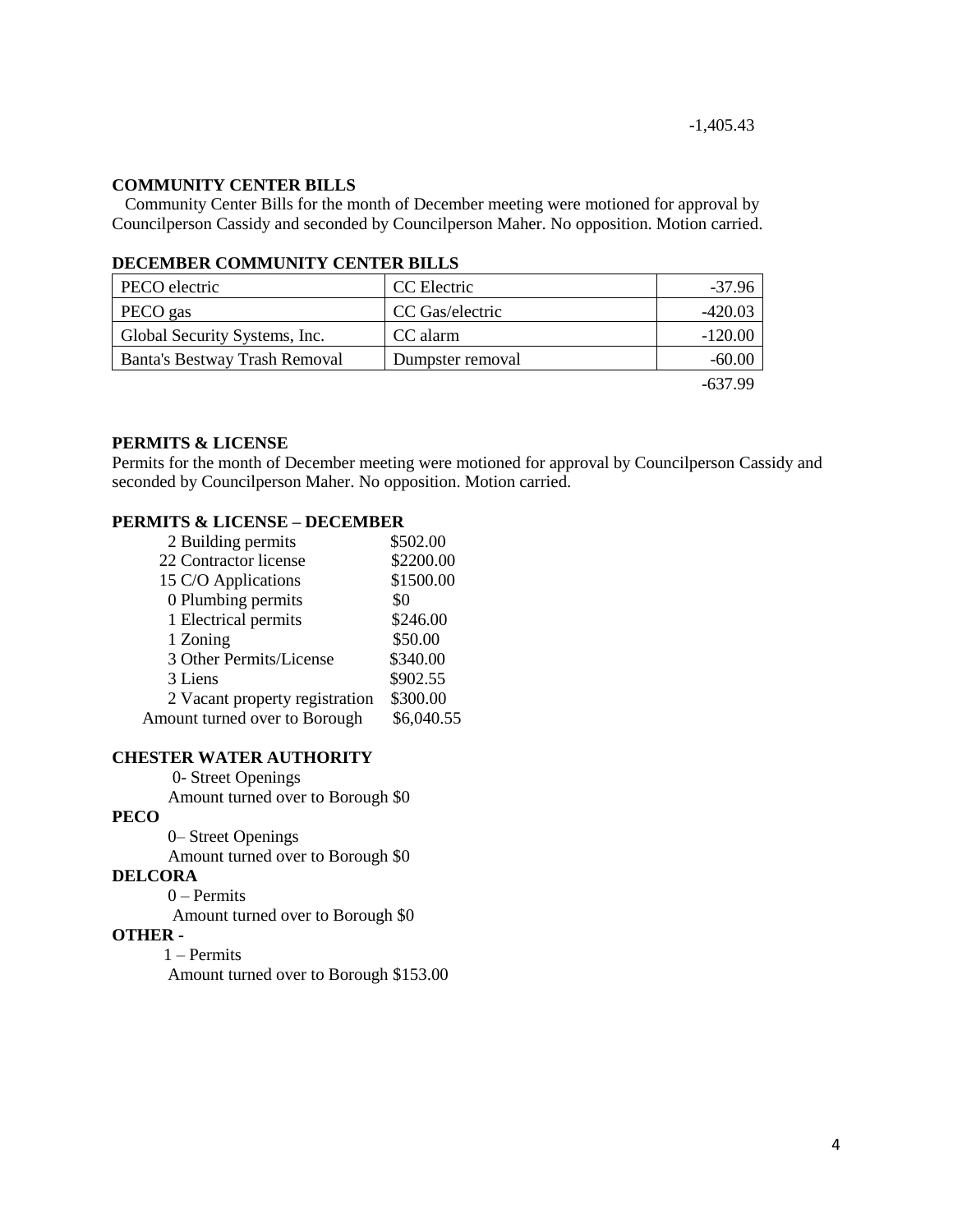# **CORRESPONDENCE**

 It was motioned by Councilperson Cassidy and seconded by Councilperson Maher that the correspondence for December be accepted and any necessary action taken. No opposition. Motion carried.

# **DECEMBER CORRESPONDENCE**

- Received from Keystone an electronic deposits in the amount of \$50,910.26 December EIT distribution.
- Received from Keystone an electronic deposits in the amount of \$1,646.17 December LST distribution.
- Received from Delaware County Tax Claim Monthly for November and a check in the amount of \$2,761.64.
- Received from Delaware County Board of Assessment Appeals the annual hearing results.
- Received from Delcora their 2019 budget
- Received from Sunoco a letter sent to Monroe Energy in regards to Storage tank and spill prevention.
- Received from CWA in regards to rate increase.

#### **QUESTIONS AND COMMENTS FROM AUDIENCE ON CORRESPONDENCE** None

# **ANY MATTERS THAT NEED COUNCILMANIC ACTION**

None

# **COMMITTEE REPORTS**

# **MAYOR**

Mayor Zalewski:

- Next Centennial meeting is Jan. 30th.
- Activities are being planned for the coming year.
- Keep a check on our senior neighbors.
- If you know anyone in need of food please contact the Borough with the information.

# **\*POLICE CHIEF –** No report

# **MANAGER/FINANCE**

Mark Possenti:

- Recommended buying the Cyber insurance policy to cover any breach of our computer networking system. The decision was tabled to gather more information.
- Comcast will be sending a grant check and the franchise agreement. Comcast has a date of May 4<sup>th</sup> for their Comcast Care Day. Need to come up with a project. They will provide approx. 100 volunteers for 4 hours.

# **PARKS/RECREATION/ENVIRONMENT**

Councilman Maher:

- First Rec board meeting will be held in February to select dates for events.
- Would like to plant some new trees to replace some that were taken down.

Vice-President Beck stated for the Rec Board to come before Council and get approval with upcoming events, fundraisers and spending.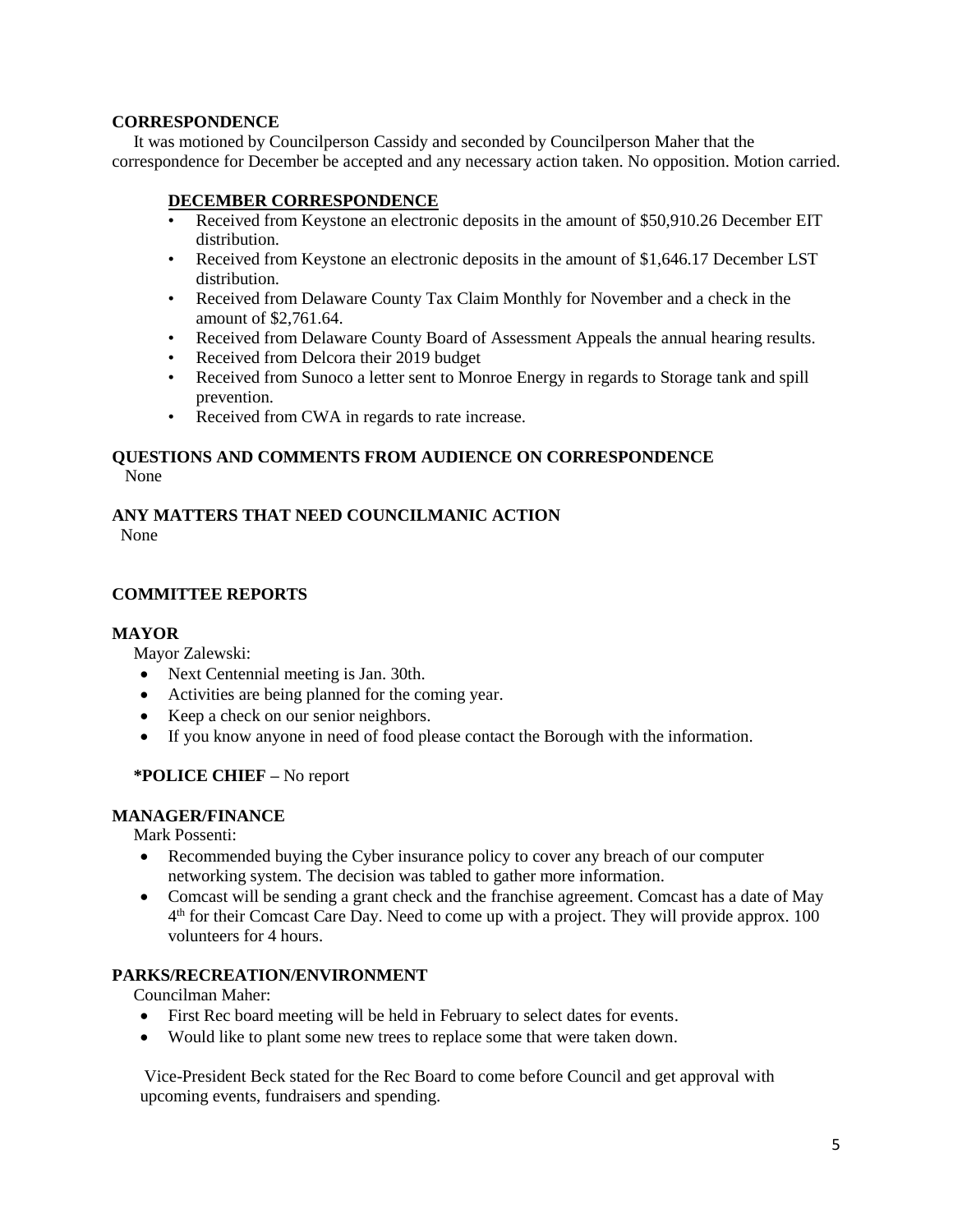## **FIRE/BOARD OF HEALTH**

Councilman Cassidy:

Welcome to Trainer's first Council meeting for 2019.

Hope all had a Merry Christmas and wish all a happy and prosperous New Year.

Board of Health is once again picking up speed. Along with the Mayor and Councilwoman Burgos, we are working on a very serious issue in our Borough.

At this time I want to announce the resignation of Marcia Kline from the Board of Health and thank her for her service. She will however stay involved in committees within the Borough.

We already have two hearings scheduled in the near future.

Anyone interested I being on the board, please submit a letter of interest for consideration.

On the job front: Still several local business's hiring. Wendy's, Rite Aid, CVS, Acme, Giant and Fresco beverages, formally Cott Beverage, formally Concord Beverage, formally Delaware County Bottling, formally Chippy's. Just to name a few.

Delaware State Police also hiring and the starting salary is approx. \$61K. (Not enough for me) And s always, the fire department is looking for volunteers. Best paying job listed. Go Eagles!!!!

Fire report for November:

# MARCUS HOOK TRAINER FIRE DEPARTMENT

# **MONTHLY REPORT**

# DECEMBER, 2018

| INCIDENT TYPE                            | <b>NUMBER OF INCIDENTS</b> |
|------------------------------------------|----------------------------|
| <b>EMS ASSIST</b>                        |                            |
| GASOLINE OR FLAMMABLE LIQUID SILL        |                            |
| GAS LEAK (NATURAL GAS/LPG)               |                            |
| CARBON MONOXIDE INCIDENT                 |                            |
| <b>VEHICLE ACCIDENTS</b>                 |                            |
| COVER ASSIGNEMTS / STAND BY              |                            |
| <b>GOOD INTENT CALLS</b>                 |                            |
| DISPATCHED AND CANCELED                  |                            |
| FIRE DEPT. DID NOT RESPOND TO ( NO CREW) | 5 ALARMS                   |
| <b>TOTAL ALARMS</b>                      | 19                         |

ALARMS FROM 6AM-6PM: 16 CALLS

ALARMS FROM 6PM-6AM: 3 CALLS

CALLS IN MARCUS HOOK: 6

CALLS IN TRAINER: 2

OUT OF TOWN CALLS: 11

TOP RUNNER FOR THE MONTH: DAN SMITH 13 ALARMS

REPORTING OFFICER: KEN SMITH JR DEPUTY FIRE CHIEF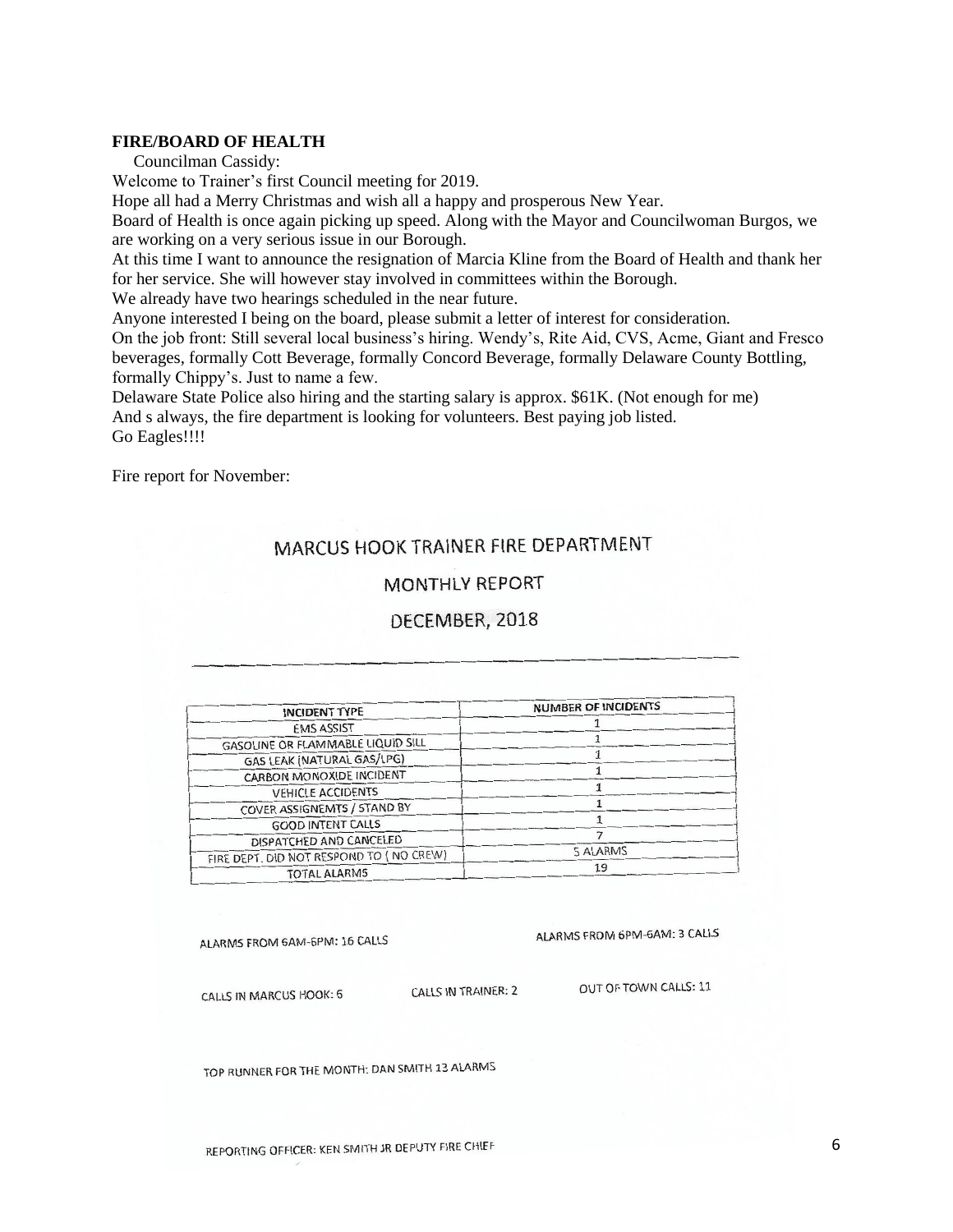# **HIGHWAY/BUILDINGS**

Councilman Mathews was absent.

# **PUBLIC SAFETY**

Councilwoman Beck read the Code office reports for December.

December: 5 bldg. permits, 10 C/O's, 27 Contractor licenses, 1 zoning and numerous violation notices, citation warnings and citations issued.

## **COMMUNITY OUTREACH/NEWSLETTERS**

Councilwoman Burgos was absent.

# **COMMUNITY REDEVELOPMENT**

- Councilman Ed McDaniel:
	- No report

# **CODE ENFORCEMENT OFFICER**

No report

# **TAX COLLECTOR**

Kim Sherman read the monthly report for December as follows: Total tax collected for December was \$14,128.09. Total uncollected \$116,135.54, 141 bills outstanding.

Need a motion to authorize an electronic transfer deposit in the amount of \$14,128.09 to the General Fund.

## **SCHOOL BOARD DIRECTOR**

Mary Magaw: Absent

#### **MONROE ENERGY**

Adam Gattuso was present but had no report.

#### **ENGINEER**

Eileen Nelsons stated a motion was needed to accept Resolution 1042 2019 CDBG application. Eileen read the Resolution. The application was submitted for Tenth St. improvements. Received an invoice for JMC Contractors for the 13<sup>th</sup> St. sink hole repair. A motion is needed to pay in the amount of \$22,470.00.

#### **Engineer's Report** Attached

## **SOLICITOR**

Mike Sheridan stated:

- Need a motion to adopt Ordinance 765 Animal Waste.
- Still in talks with Brandywine SPCA. Has not reviewed the contract yet.